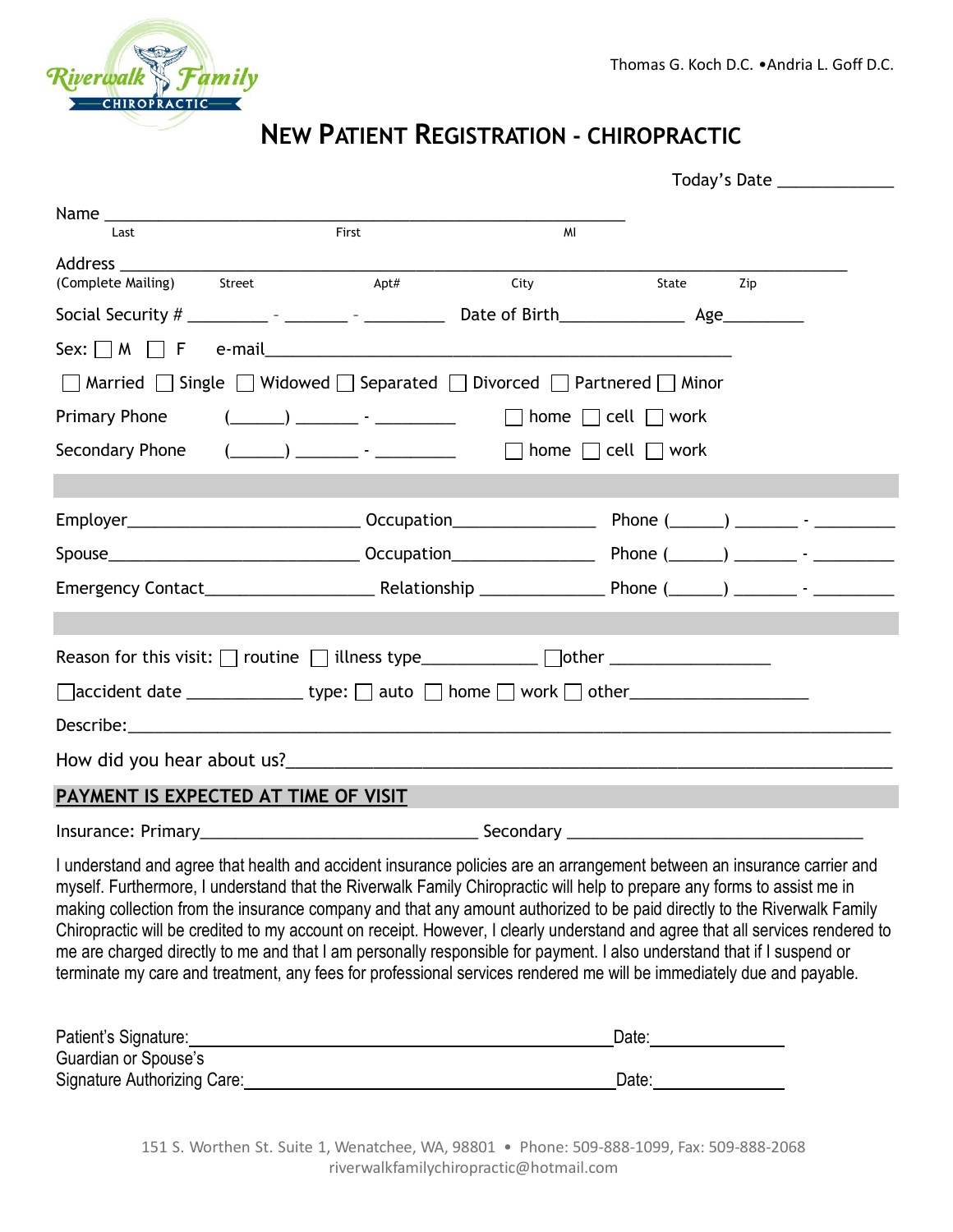Thomas G. Koch D.C. •Andria L. Goff D.C.



## **PATIENT CONDITION**

| Is this condition getting progressively worse? □ Yes □ No □ Unknown                                                                                                                                                              |                                                                                                                             |  |  |  |
|----------------------------------------------------------------------------------------------------------------------------------------------------------------------------------------------------------------------------------|-----------------------------------------------------------------------------------------------------------------------------|--|--|--|
| Type of pain: $\Box$ Sharp $\Box$ Dull $\Box$ Throbbing $\Box$ Numbness $\Box$ Aching $\Box$ Shooting $\Box$ Burning $\Box$ Tingling                                                                                             |                                                                                                                             |  |  |  |
|                                                                                                                                                                                                                                  |                                                                                                                             |  |  |  |
|                                                                                                                                                                                                                                  | How often do you have this pain?<br><u> List</u> constant or does it come and go?<br>List come and go?<br>List come and go? |  |  |  |
| Does it interfere with your □ Work □ Sleep □ Daily Routine □ Recreation                                                                                                                                                          |                                                                                                                             |  |  |  |
|                                                                                                                                                                                                                                  | Activities or movements that are painful to perform Sitting Standing Nalking Suending Suending Sueving Down                 |  |  |  |
|                                                                                                                                                                                                                                  |                                                                                                                             |  |  |  |
|                                                                                                                                                                                                                                  |                                                                                                                             |  |  |  |
|                                                                                                                                                                                                                                  | Please mark your areas of pain on the figures below                                                                         |  |  |  |
|                                                                                                                                                                                                                                  |                                                                                                                             |  |  |  |
|                                                                                                                                                                                                                                  |                                                                                                                             |  |  |  |
|                                                                                                                                                                                                                                  |                                                                                                                             |  |  |  |
|                                                                                                                                                                                                                                  |                                                                                                                             |  |  |  |
|                                                                                                                                                                                                                                  |                                                                                                                             |  |  |  |
|                                                                                                                                                                                                                                  |                                                                                                                             |  |  |  |
|                                                                                                                                                                                                                                  |                                                                                                                             |  |  |  |
|                                                                                                                                                                                                                                  |                                                                                                                             |  |  |  |
|                                                                                                                                                                                                                                  |                                                                                                                             |  |  |  |
|                                                                                                                                                                                                                                  |                                                                                                                             |  |  |  |
| 0                                                                                                                                                                                                                                | 10                                                                                                                          |  |  |  |
| No                                                                                                                                                                                                                               | Rate the pain you are experiencing on the bar below<br>Worst                                                                |  |  |  |
| Pain                                                                                                                                                                                                                             | Pain                                                                                                                        |  |  |  |
|                                                                                                                                                                                                                                  |                                                                                                                             |  |  |  |
| Does anything help your pain?<br>example and the contract of the contract of the contract of the contract of the contract of the contract of the contract of the contract of the contract of the contract of the contract of the |                                                                                                                             |  |  |  |
|                                                                                                                                                                                                                                  |                                                                                                                             |  |  |  |
| What treatment have you already received for this condition? $\Box$ Medications $\Box$ Surgery $\Box$ Physical Therapy                                                                                                           |                                                                                                                             |  |  |  |
| Chiropractic Services □None □Other                                                                                                                                                                                               | <u> 1980 - Johann Barbara, margaret eta idazlearia (h. 1980).</u>                                                           |  |  |  |
| Name and address of other doctor(s) who have treated you for your condition______                                                                                                                                                |                                                                                                                             |  |  |  |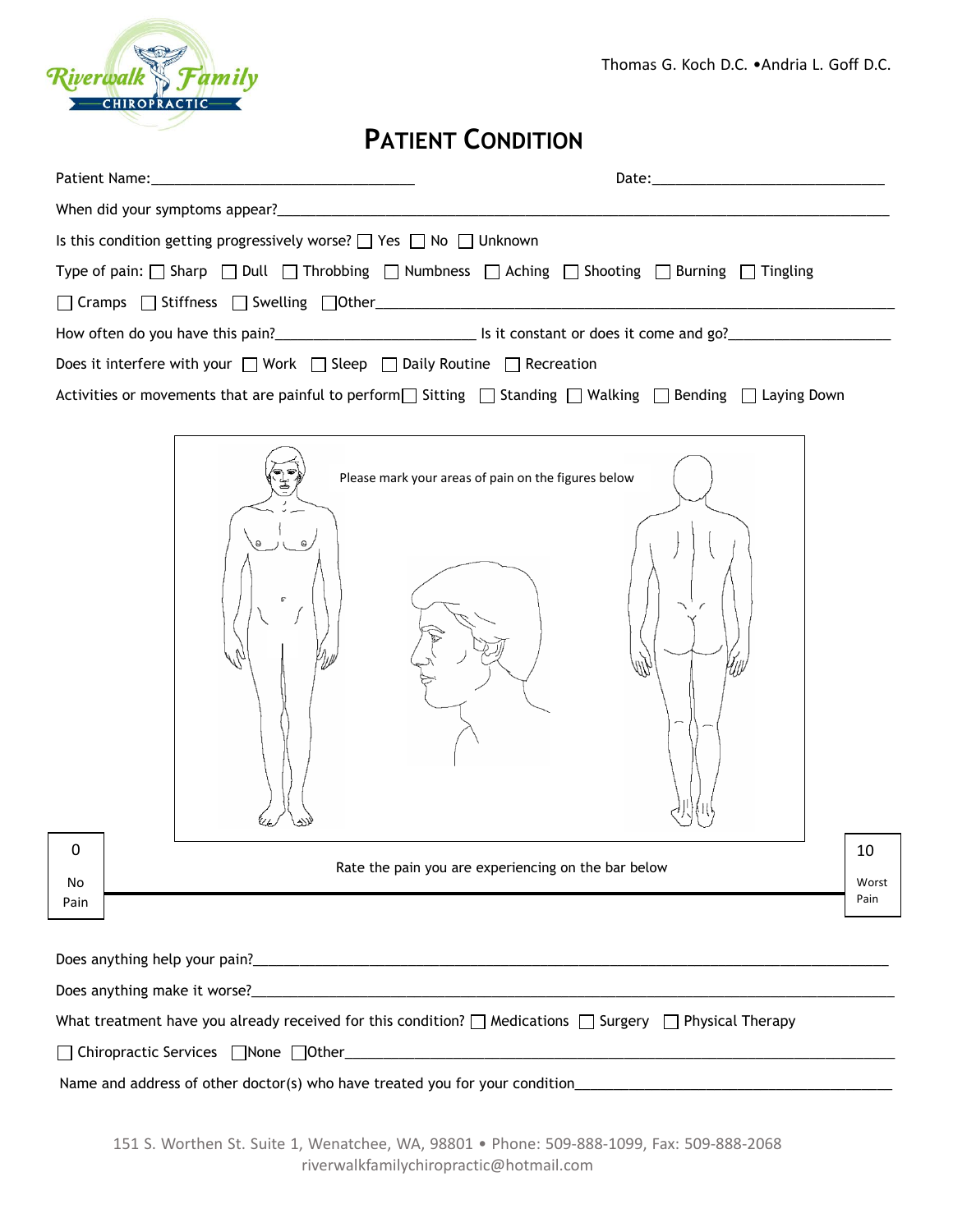

**AGREE TO PAY**

Patient Name:

I understand and agree that health and accident insurance policies are an arrangement between my insurance company and myself and not between my insurance company and this clinic. I request Riverwalk Family Chiropractic to complete any usual and customary reports and forms assisting in collecting from my insurance company. I agree to pay any required co-payment and/or a percentage of services as they are rendered. I also agree to pay any and all charges that are charged to my account when no insurance is provided. I understand that I am ultimately responsible for payment in full to this clinic.

#### **RECEIPT AND ACKNOWLEDGE OF NOTICE OF PRIVACY PRACTICES**

 I hereby acknowledge that I have received and/or have been given an opportunity to read a copy of HIPPA Notice of Privacy Practices. I understand that if I have any questions regarding the Notice or my privacy rights I can contact Andria L. Goff D.C. at  $(509)$  888-1099 or [andiragoffdc@gmail.com](mailto:andiragoffdc@gmail.com).

Signature of Patient Date Date Date

Signature of Parent, Guardian or Personal Representative\* description 151 S. Worthen St. Suite 1, Wenatchee, WA, 98801 • Phone: 509-888-1099, Fax: 509-888-2068 riverwalkfamilychiropractic@hotmail.com

\*If you are signing as a personal representative of an individual, please describe your legal authority to act for this individual (power of attorney, healthcare surrogate, etc.).

Patient Refuses to Acknowledge Receipt:

Signature of Staff Member **Date** Date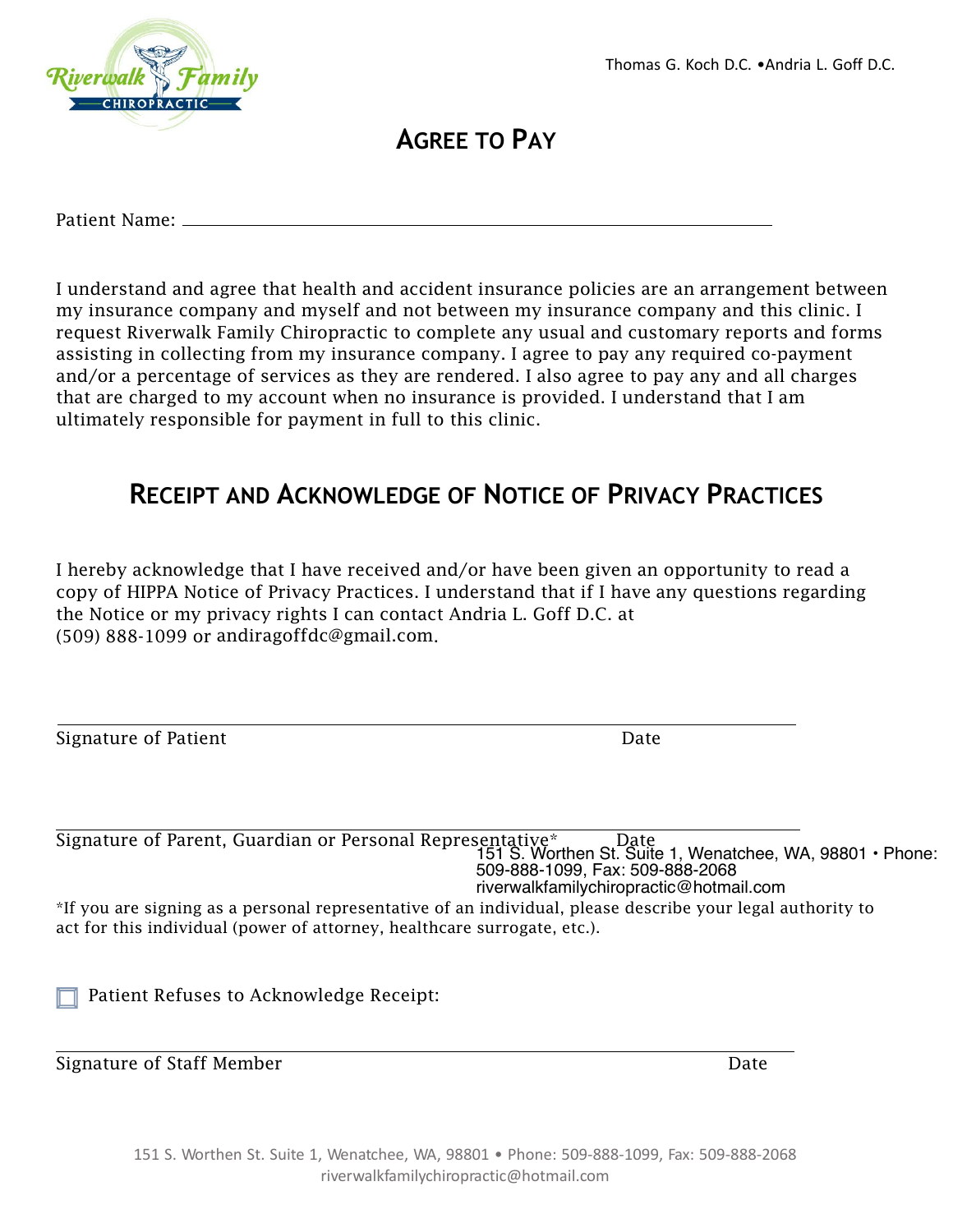

### **CONSENT FORM**

I hereby request and consent to the performance of chiropractic adjustments and other chiropractic procedures, including various modes of physical therapy and diagnostic X-rays, on me (or on the patient named below, for whom I am legally responsible) by the doctor of chiropractic named below and/or other licensed doctors of chiropractic who now or in the future work at the clinic or office listed below or any other office or clinic.

I have had an opportunity to discuss with the doctor of chiropractic named below and/or with other office or clinic personnel the nature and purpose of chiropractic adjustments and other procedures. I understand that results are not guaranteed.

I understand and am informed that, as in the practice of medicine, in the practice of chiropractic there are some risks to treatment, including but not limited to fractures, disc injuries, strokes, dislocations and sprains. I do not expect the doctor to be able to anticipate and explain all risks and complications, and I wish to rely upon the doctor to exercise judgment during the course of the procedure which the doctor feels at the time, based upon the facts then known to him or her, is in my best interest.

I have read, or have had read to me, the above consent. I have also had an opportunity to ask questions about its content, and by signing below I agree to the above-named procedures. I intend this consent form to cover the entire course of treatment for my present condition and for any future condition(s) for which I seek treatment.

| Patient Name (please print name) |      |  |
|----------------------------------|------|--|
| Patient Signature (or guardian)  | Date |  |

Witness Signature **Date**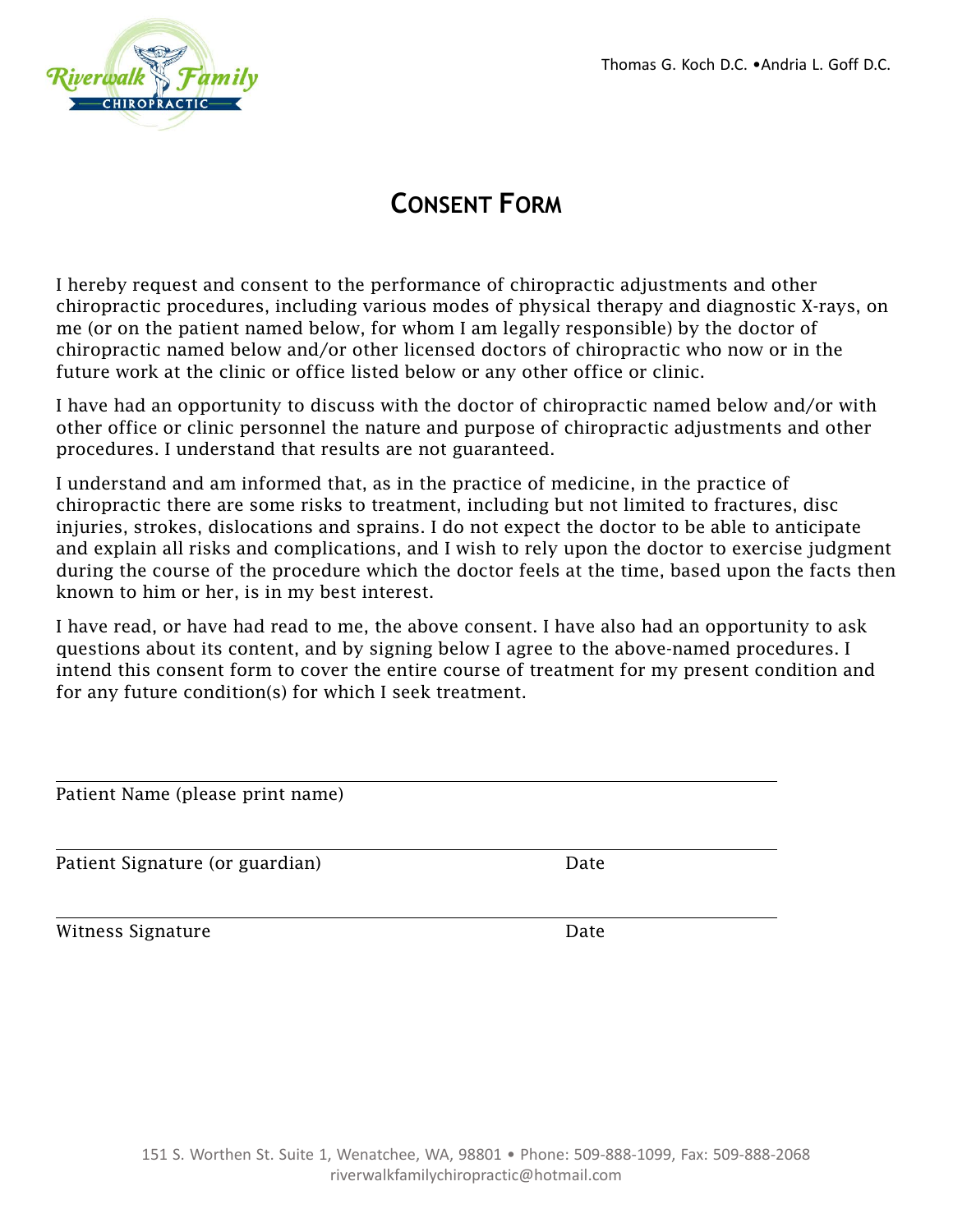

Thomas G. Koch D.C. •Andria L. Goff D.C.

#### **PATIENT HISTORY**

| Place a mark on "N"=No, "Y"=Yes to indicate if you have had any of the following and "F"=Family if anyone in your family has                                                                                                                                                                                                                                                                                                                                                                                                                                                                                                                                                                                                                                                                                                                                                                                                                                                                                                                                                                                                                                                                                                                       |                                                                                                                                                                                                                                                                                                                                                                                                                                                                                                                                                                                                                                                                                                                                                                                                                                                                                                                                                                                                                            |                                                                                                                                                                                                                                                                                                                                                                                                                                                                                                                                                                                           |                                                                                                                                                                                                                                                                                                                                                                                                                                                                                                                                                                                                                                                                                                                                                                                                                                                                                                                                                                                                                                                                                                                                                                                                                                                                                                                                                                                                                                                                                                                           |
|----------------------------------------------------------------------------------------------------------------------------------------------------------------------------------------------------------------------------------------------------------------------------------------------------------------------------------------------------------------------------------------------------------------------------------------------------------------------------------------------------------------------------------------------------------------------------------------------------------------------------------------------------------------------------------------------------------------------------------------------------------------------------------------------------------------------------------------------------------------------------------------------------------------------------------------------------------------------------------------------------------------------------------------------------------------------------------------------------------------------------------------------------------------------------------------------------------------------------------------------------|----------------------------------------------------------------------------------------------------------------------------------------------------------------------------------------------------------------------------------------------------------------------------------------------------------------------------------------------------------------------------------------------------------------------------------------------------------------------------------------------------------------------------------------------------------------------------------------------------------------------------------------------------------------------------------------------------------------------------------------------------------------------------------------------------------------------------------------------------------------------------------------------------------------------------------------------------------------------------------------------------------------------------|-------------------------------------------------------------------------------------------------------------------------------------------------------------------------------------------------------------------------------------------------------------------------------------------------------------------------------------------------------------------------------------------------------------------------------------------------------------------------------------------------------------------------------------------------------------------------------------------|---------------------------------------------------------------------------------------------------------------------------------------------------------------------------------------------------------------------------------------------------------------------------------------------------------------------------------------------------------------------------------------------------------------------------------------------------------------------------------------------------------------------------------------------------------------------------------------------------------------------------------------------------------------------------------------------------------------------------------------------------------------------------------------------------------------------------------------------------------------------------------------------------------------------------------------------------------------------------------------------------------------------------------------------------------------------------------------------------------------------------------------------------------------------------------------------------------------------------------------------------------------------------------------------------------------------------------------------------------------------------------------------------------------------------------------------------------------------------------------------------------------------------|
| N Y F                                                                                                                                                                                                                                                                                                                                                                                                                                                                                                                                                                                                                                                                                                                                                                                                                                                                                                                                                                                                                                                                                                                                                                                                                                              | N Y F                                                                                                                                                                                                                                                                                                                                                                                                                                                                                                                                                                                                                                                                                                                                                                                                                                                                                                                                                                                                                      |                                                                                                                                                                                                                                                                                                                                                                                                                                                                                                                                                                                           | N Y F                                                                                                                                                                                                                                                                                                                                                                                                                                                                                                                                                                                                                                                                                                                                                                                                                                                                                                                                                                                                                                                                                                                                                                                                                                                                                                                                                                                                                                                                                                                     |
| $\Box$ $\Box$<br>AIDS/HIV<br>□<br>$\Box$ $\Box$<br>Alcoholism<br>□<br>$\Box$ $\Box$<br>Allergies<br>□<br>$\Box$<br>$\Box$<br>Anemia<br>□<br>$\Box$ $\Box$<br>Appendicitis<br>□<br>$\Box$ $\Box$<br>Arthritis<br>□<br>$\Box$ $\Box$ $\Box$<br>Asthma<br>$\Box$ $\Box$ $\Box$<br>Backache<br>$\Box$<br>$\Box$ $\Box$<br>Bed wetting<br>$\Box$ $\Box$ $\Box$<br>Belching or Gas<br><b>Bleeding Disorders</b><br>$\Box$ $\Box$ $\Box$<br><b>Bloated Abdomen</b><br>$\Box$ $\Box$ $\Box$<br><b>Blood in Urine</b><br>$\Box$<br>$\Box$ $\Box$<br>$\Box$<br>$\Box$ $\Box$<br><b>Breast Lump</b><br>$\Box$ $\Box$<br>□<br><b>Bronchitis</b><br>$\Box$ $\Box$<br><b>Blood Clots</b><br>□<br>$\Box$<br>$\Box$<br><b>Bruise Easily</b><br>$\Box$<br>$\Box$ $\Box$<br>Bulimia<br>□<br>$\Box$ $\Box$ $\Box$<br>Cancer<br>$\Box$ $\Box$<br>Cataracts<br>□<br><b>Chemical Dependency</b><br>88 8 8<br>$\Box$ $\Box$ $\Box$<br>Chicken Pox<br>8 8 8<br>Colitis<br>Colon Trouble<br>$\Box$ $\Box$<br>□<br>$\Box$ $\Box$<br>Concussion<br>ப<br>$\Box$ $\Box$<br>Constipation/Diarrhea<br>□<br>$\Box$ $\Box$ $\Box$<br><b>Diabetes</b><br>Depression/Panic Disorder<br>$\Box$ $\Box$ $\Box$<br>$\Box$ $\Box$ $\Box$<br>Difficult Digestion<br>000<br><b>Dizziness</b> | $\square$ $\square$ $\square$ Epilepsy<br>$\Box$ $\Box$ $\Box$<br>$\Box$ $\Box$ $\Box$<br>$\begin{array}{c} \square \ \square \ \square \end{array}$<br>$\Box$ $\Box$ $\Box$<br>$\Box$ $\Box$ $\Box$<br>$\Box$ $\Box$ $\Box$<br>$\Box$ $\Box$ $\Box$<br>$\Box$ $\Box$ $\Box$<br>$\Box$ $\Box$ $\Box$<br>$\begin{array}{ccc} \square & \square & \square \end{array}$<br>$\Box$ $\Box$ $\Box$<br>$\Box$ $\Box$ $\Box$<br>$\Box$ $\Box$ $\Box$<br>$\begin{array}{c} \square \ \square \ \square \end{array}$<br>$\Box$ $\Box$ $\Box$<br>$\Box$ $\Box$ $\Box$<br>$\Box$ $\Box$ $\Box$<br>$\Box$ $\Box$ $\Box$<br>$\Box$ $\Box$ $\Box$<br>$\Box$ $\Box$ $\Box$<br>$\Box$ $\Box$ $\Box$<br>$\Box$ $\Box$ $\Box$<br>$\Box$ $\Box$ $\Box$<br>$\Box$ $\Box$ $\Box$<br>$\Box$ $\Box$ $\Box$<br>$\Box$ $\Box$ $\Box$<br>$\Box$ $\Box$ $\Box$<br>$\Box$ $\Box$ $\Box$<br>$\Box$ $\Box$ $\Box$<br>$\Box$ $\Box$ $\Box$<br>$\begin{array}{ccc} \square & \square & \square \end{array}$<br>$\Box$ $\Box$ $\Box$<br>$\Box$ $\Box$ $\Box$ | <b>Excessive Hunger</b><br>Epilepsy<br>Fractures<br><b>Frequent Urination</b><br>Fibromyalgia<br>Gallbladder Trouble<br>Glaucoma<br>Goiter<br>Gonorrhea<br>Gout<br><b>Heart Disease</b><br>Hemorrhoids<br>Hepatitis<br>Hernia<br><b>Herniated Disk</b><br>Herpes<br>High Blood Pressure<br>High Cholesterol<br>Intestinal Worms<br>Jaundice<br>Kidney Disease<br>Kidney Infection<br>Lack of Bladder Control<br>Liver Disease<br>Menopause<br>Migraine Headaches<br>Miscarriage<br>Mononucleosis<br>Multiple Sclerosis<br>Nausea<br><b>Nervousness</b><br><b>Neuritis</b><br>Osteoporosis | $\Box$ $\Box$ $\Box$<br>Pacemaker<br>$\Box$ $\Box$ $\Box$<br><b>Painful Urination</b><br>$\Box$ $\Box$ $\Box$<br>Painful Menstruation<br>$\Box$ $\Box$ $\Box$<br>Pain over Stomach<br>$\Box$ $\Box$ $\Box$<br>Parkinson's Disease<br>$\Box$ $\Box$ $\Box$<br><b>Pinched Nerve</b><br>$\Box$ $\Box$ $\Box$<br>Pneumonia<br>$\Box$ $\Box$ $\Box$<br>Poor appetite<br>$\Box$ $\Box$ $\Box$<br>Liver trouble<br>$\Box$ $\Box$ $\Box$<br><b>Prostate Problem</b><br>$\Box$ $\Box$ $\Box$<br>Prosthesis<br>$\Box$ $\Box$ $\Box$<br>Psychiatric care<br>$\Box$ $\Box$ $\Box$<br><b>Rheumatoid Arthritis</b><br>$\Box$ $\Box$ $\Box$<br>Rheumatic fever<br>$\Box$ $\Box$ $\Box$<br>Scoliosis<br>$\Box$ $\Box$ $\Box$<br>STI<br>$\Box$ $\Box$ $\Box$<br>Sinus Trouble<br>$\begin{array}{ccc} \square & \square & \square \end{array}$<br>Stroke<br>$\Box$ $\Box$ $\Box$<br><b>Siezures</b><br>$\begin{array}{c} \square \ \square \ \square \end{array}$<br><b>Thyroid Problems</b><br>$\Box$ $\Box$ $\Box$<br>Tonsillitis<br>$\begin{array}{c} \square \ \square \ \square \end{array}$<br>Tuberculosis<br>$\Box$ $\Box$ $\Box$<br><b>Tumors or Growths</b><br>$\Box$ $\Box$ $\Box$<br><b>TMJ</b><br>$\begin{array}{c} \square \ \square \ \square \end{array}$<br><b>Ulcers</b><br>$\Box$ $\Box$ $\Box$<br>Vaginal Infections<br>$\Box$ $\Box$ $\Box$<br>Vomiting<br>$\Box$ $\Box$ $\Box$<br>Vomiting Blood<br>$\Box$ $\Box$ $\Box$<br>Whooping Cough<br>$\Box$ $\Box$ $\Box$<br>Other___________<br>Are you pregnant? □Yes □ No |
| $\square$ $\square$ $\square$ Emphysema<br><b>Work Activity</b><br><b>Exercise</b>                                                                                                                                                                                                                                                                                                                                                                                                                                                                                                                                                                                                                                                                                                                                                                                                                                                                                                                                                                                                                                                                                                                                                                 |                                                                                                                                                                                                                                                                                                                                                                                                                                                                                                                                                                                                                                                                                                                                                                                                                                                                                                                                                                                                                            | <b>Habits</b>                                                                                                                                                                                                                                                                                                                                                                                                                                                                                                                                                                             |                                                                                                                                                                                                                                                                                                                                                                                                                                                                                                                                                                                                                                                                                                                                                                                                                                                                                                                                                                                                                                                                                                                                                                                                                                                                                                                                                                                                                                                                                                                           |
| $\Box$ None<br>$\Box$ Sitting                                                                                                                                                                                                                                                                                                                                                                                                                                                                                                                                                                                                                                                                                                                                                                                                                                                                                                                                                                                                                                                                                                                                                                                                                      |                                                                                                                                                                                                                                                                                                                                                                                                                                                                                                                                                                                                                                                                                                                                                                                                                                                                                                                                                                                                                            | □ Tobacco Use                                                                                                                                                                                                                                                                                                                                                                                                                                                                                                                                                                             | Amount/Day 2008                                                                                                                                                                                                                                                                                                                                                                                                                                                                                                                                                                                                                                                                                                                                                                                                                                                                                                                                                                                                                                                                                                                                                                                                                                                                                                                                                                                                                                                                                                           |
| $\Box$ Moderate<br>$\Box$ Standing                                                                                                                                                                                                                                                                                                                                                                                                                                                                                                                                                                                                                                                                                                                                                                                                                                                                                                                                                                                                                                                                                                                                                                                                                 |                                                                                                                                                                                                                                                                                                                                                                                                                                                                                                                                                                                                                                                                                                                                                                                                                                                                                                                                                                                                                            | $\Box$ Alcohol                                                                                                                                                                                                                                                                                                                                                                                                                                                                                                                                                                            | Drinks/Week   Letteral Letteral Letteral Letteral Letteral Letteral Letteral Letteral Letteral Letteral Letteral Letteral Letteral Letteral Letteral Letteral Letteral Letteral Letteral Letteral Letteral Letteral Letteral L                                                                                                                                                                                                                                                                                                                                                                                                                                                                                                                                                                                                                                                                                                                                                                                                                                                                                                                                                                                                                                                                                                                                                                                                                                                                                            |
| $\Box$ Daily<br>$\Box$ Light Labor                                                                                                                                                                                                                                                                                                                                                                                                                                                                                                                                                                                                                                                                                                                                                                                                                                                                                                                                                                                                                                                                                                                                                                                                                 |                                                                                                                                                                                                                                                                                                                                                                                                                                                                                                                                                                                                                                                                                                                                                                                                                                                                                                                                                                                                                            | □ Coffee/Caffeine                                                                                                                                                                                                                                                                                                                                                                                                                                                                                                                                                                         |                                                                                                                                                                                                                                                                                                                                                                                                                                                                                                                                                                                                                                                                                                                                                                                                                                                                                                                                                                                                                                                                                                                                                                                                                                                                                                                                                                                                                                                                                                                           |
| $\Box$ Heavy<br>□ Heavy Labor                                                                                                                                                                                                                                                                                                                                                                                                                                                                                                                                                                                                                                                                                                                                                                                                                                                                                                                                                                                                                                                                                                                                                                                                                      |                                                                                                                                                                                                                                                                                                                                                                                                                                                                                                                                                                                                                                                                                                                                                                                                                                                                                                                                                                                                                            | □ High Stress Levels                                                                                                                                                                                                                                                                                                                                                                                                                                                                                                                                                                      |                                                                                                                                                                                                                                                                                                                                                                                                                                                                                                                                                                                                                                                                                                                                                                                                                                                                                                                                                                                                                                                                                                                                                                                                                                                                                                                                                                                                                                                                                                                           |

|                     | Injuries/Surgeries you have had | Description | Date |
|---------------------|---------------------------------|-------------|------|
| Falls               |                                 |             |      |
| Head Injuries       |                                 |             |      |
| <b>Broken Bones</b> |                                 |             |      |
| <b>Dislocations</b> |                                 |             |      |
| Surgeries           |                                 |             |      |